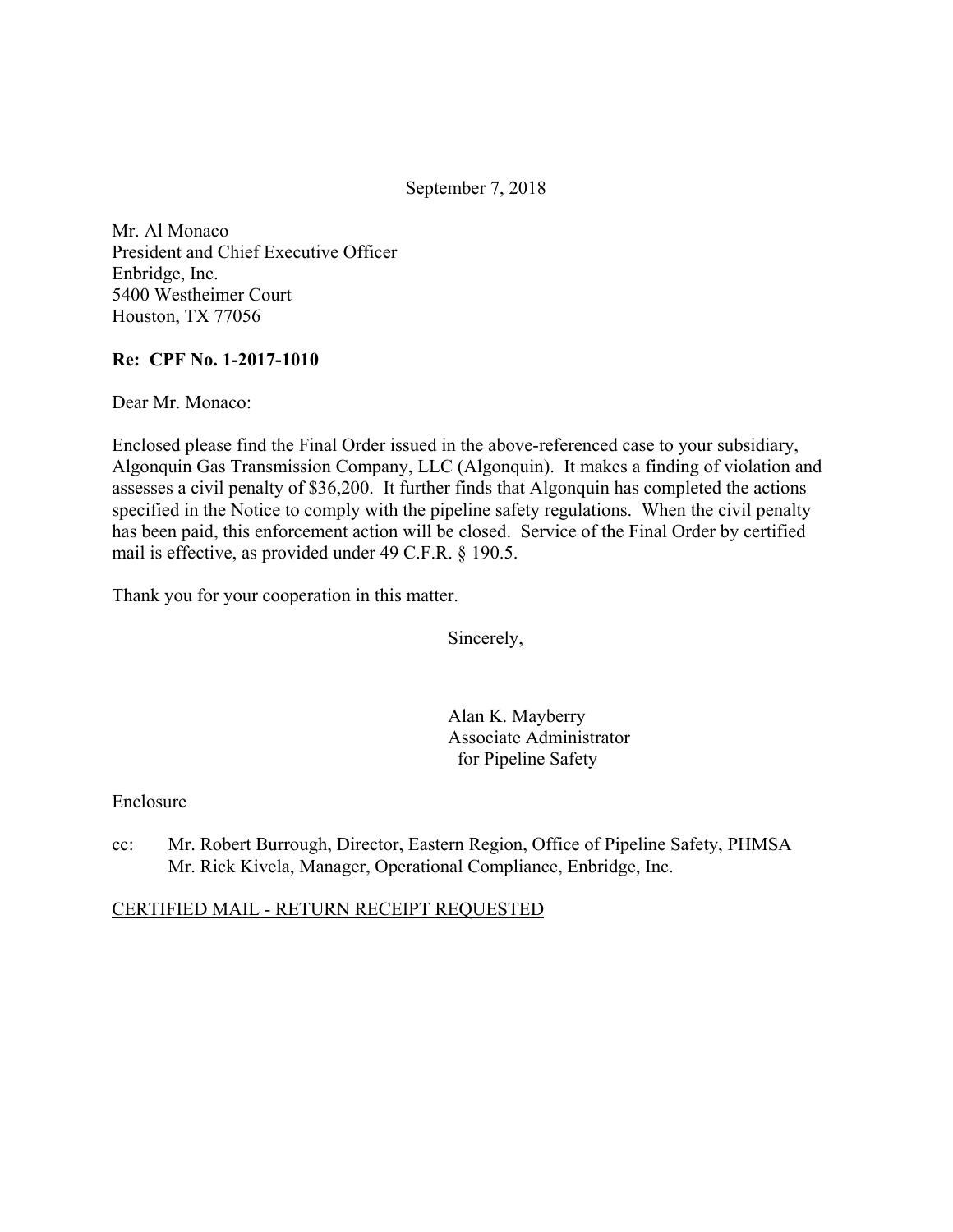#### **U.S. DEPARTMENT OF TRANSPORTATION PIPELINE AND HAZARDOUS MATERIALS SAFETY ADMINISTRATION OFFICE OF PIPELINE SAFETY WASHINGTON, D.C. 20590**

**)**

 **)**

**)**

**In the Matter of )**

**Algonquin Gas Transmission Company, LLC, ) CPF No. 1-2017-1010 a subsidiary of Enbridge, Inc., )** 

**\_\_\_\_\_\_\_\_\_\_\_\_\_\_\_\_\_\_\_\_\_\_\_\_\_\_\_\_\_\_\_\_\_\_\_\_\_\_\_\_\_\_)** 

 $\mathcal{L} = \{ \mathcal{L} \}$ 

**Respondent. )** 

 $\overline{a}$ 

## **FINAL ORDER**

From December 8-14, 2016, pursuant to 49 U.S.C. § 60117, representatives of the New York State Department of Public Service (NYSDPS), as agent for the Pipeline and Hazardous Materials Safety Administration (PHMSA), Office of Pipeline Safety (OPS), conducted an onsite pipeline safety inspection of the facilities and records of Algonquin Gas Transmission Company, LLC's (AGT or Respondent) Algonquin Incremental Market (AIM) project in Brewster, New York. AGT is owned and operated by Enbridge, Inc.<sup>1</sup> AGT operates approximately 1,129 miles of pipeline in New England, with a capacity of approximately 3.08 billion cubic feet per day.<sup>2</sup>

As a result of the inspection, the Director, Eastern Region, OPS (Director), issued to Respondent, by letter dated June 28, 2017, a Notice of Probable Violation, Proposed Civil Penalty, and Proposed Compliance Order (Notice). In accordance with 49 C.F.R. § 190.207, the Notice proposed finding that AGT had violated 49 C.F.R. § 192.167, and proposed assessing a civil penalty of \$36,200 for the alleged violation. The Notice also proposed ordering Respondent to take certain measures to correct the alleged violation.

Enbridge, on behalf of AGT, responded to the Notice by letter dated August 10, 2017 (Response). The company did not contest the allegation, but offered additional information in response to the Notice and requested that the proposed civil penalty be eliminated. Respondent did not request a hearing and therefore has waived its right to one.

<sup>1</sup> Spectra Energy Partners, LP website, *available at* http://www.spectraenergypartners.com/operations/natural-gaspipelines/algonquin-gas-transmission (last accessed August 7, 2018); Enbridge, Inc. website, *available at*  http://www.enbridge.com/media-center/news/details?id=2126823&lang=en&year=2017 (last accessed August 7, 2018).

 2 Spectra Energy Partners, LP website, *available at* http://www.spectraenergypartners.com/operations/natural-gaspipelines/algonquin-gas-transmission (last accessed August 7, 2018).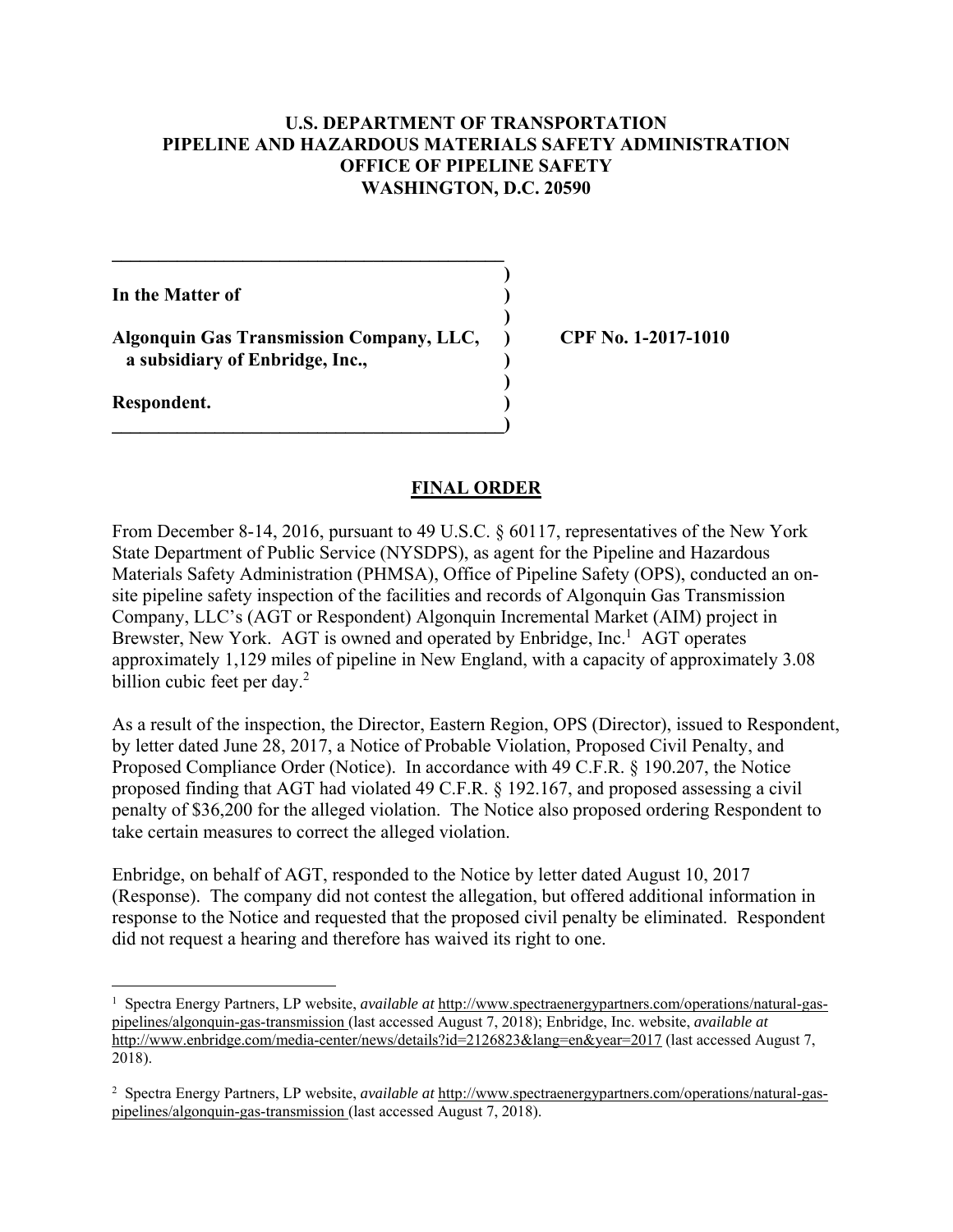## **FINDING OF VIOLATION**

**Item 1:** The Notice alleged that Respondent violated 49 C.F.R. § 192.167(a)(4)(ii), which states in relevant part:

## **§ 192.167 Compressor stations: Emergency shutdown.**

(a) Except for unattended field compressor stations of 1,000 horsepower (746 kilowatts) or less, each compressor station must have an emergency shutdown system that meets the following:

 $(1)$  ....

(4) It must be operable from at least two locations, each of which is:

 $(i) \ldots$ 

(ii) Near the exit gates, if the station is fenced, or near emergency exits, if not fenced; . . .

The Notice alleged that Respondent violated 49 C.F.R. § 192.167(a)(4)(ii) by failing to have an emergency shutdown (ESD) system operable from at least two locations, each of which is near the exit gates of a fenced compressor station. Specifically, the Notice alleged that AGT's fenced Southeast Compressor Station had an ESD with activations points within the facility, but not near the exit gates.

The Notice stated that AGT's AIM project was installed from October 2015 through December 2016 and consisted of approximately 20.1 miles of 42-inch pipeline in New York and modification of AGT's existing Southeast Compressor Station (Station) in Brewster, New York. AGT installed a new 10,000-horsepower compressor and building to house the compressor at the Station, which had eight exit gates - four for personnel and four for vehicles. During the final walkthrough on December 8, 2016, the NYSDPS inspector noted that the Station did not have activation for its ESD system at the fenced facility's exit gates.

did not negatively impact safety."<sup>3</sup> In its Response, Enbridge stated that "AGT is not contesting the finding of non-compliance," yet argued that a "finding of violation is not warranted" because there were 16 ESD activation points at the Station, including 4 located approximately 60 to 135 feet from an exit gate. Respondent also asserted "the number and locations of the ESD activation points at the time of the inspection

AGT argued that § 192.167 does not specify the maximum distance between an ESD activation point and a fence exit gate.<sup>4</sup> While this is correct, the term "near" is commonly defined as "a short distance" or "close to."<sup>5</sup> As stated in a previous PHMSA final order, "[t]his requirement is intended to ensure that onsite personnel can activate the ESD System from a safe distance before

1

 $3$  Response, at 2-3.

 <sup>4</sup> *Id.* 

 <sup>5</sup> *Merriam-Webster.com*. Merriam-Webster, n.d. Web. 13 Mar. 2018.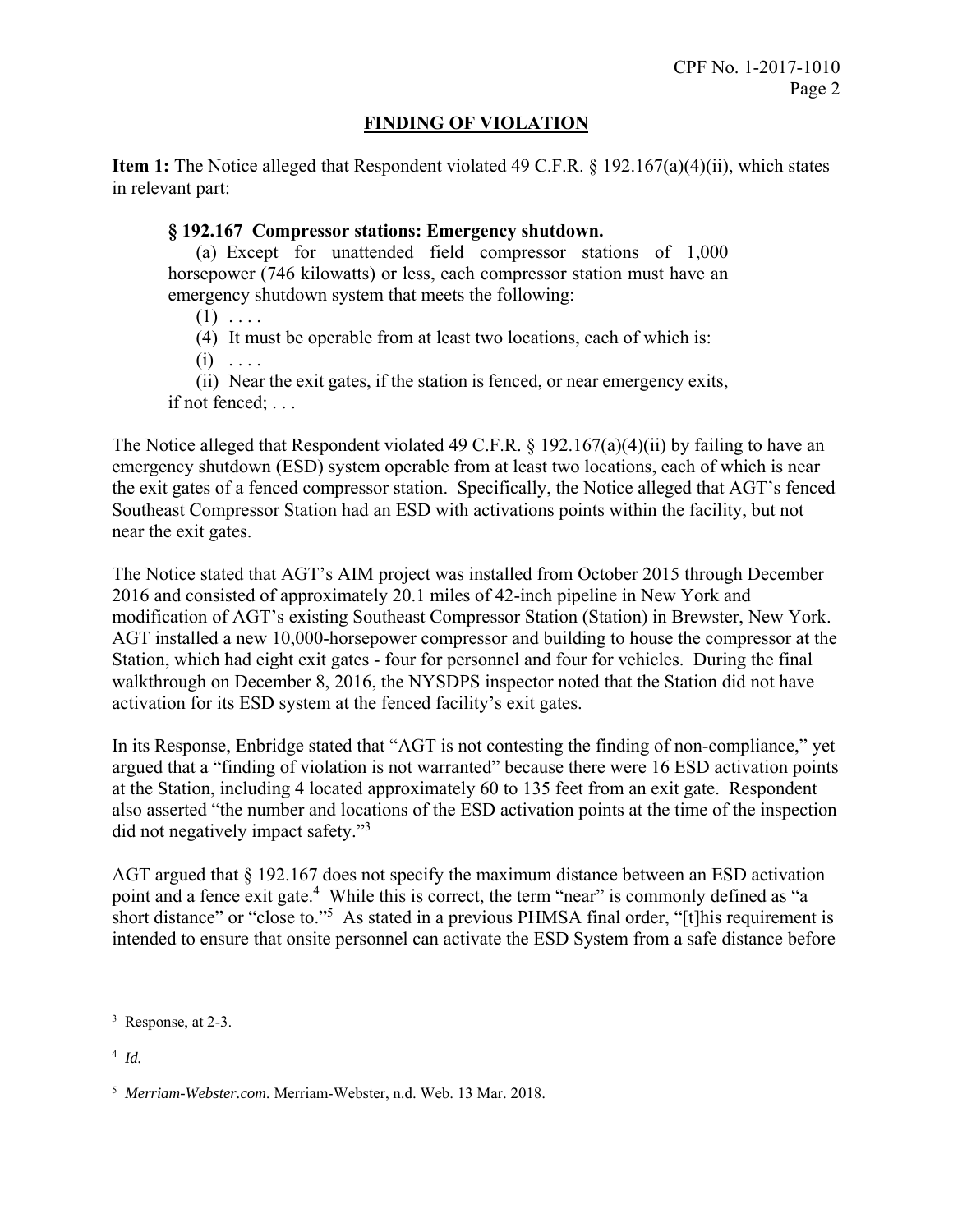leaving a compressor station in an emergency."<sup>6</sup> At the time of the NYSDPS inspection, the nearest ESD activation point to an exit gate at the Station was 60 feet, which is not "a short distance." Even though the 16 ESD activation points were located near planned evacuation routes, their distances from the exit gates would not necessarily prevent an employee from having to "head back *toward* a hazardous area to activate the switches in the event of an emergency."<sup>7</sup>

Accordingly, after considering all of the evidence, I find that Respondent violated 49 C.F.R.  $\S$  192.167(a)(4)(ii) by failing to have an emergency shutdown system operable from at least two locations, each of which is near the exit gates of the fenced compressor station.

This finding of violation will be considered a prior offense in any subsequent enforcement action taken against Respondent.

# **ASSESSMENT OF PENALTY**

related series of violations.<sup>8</sup> Under 49 U.S.C. § 60122, Respondent is subject to an administrative civil penalty not to exceed \$200,000 per violation for each day of the violation, up to a maximum of \$2,000,000 for any

In determining the amount of a civil penalty under 49 U.S.C. § 60122 and 49 C.F.R. § 190.225, I must consider the following criteria: the nature, circumstances, and gravity of the violation, including adverse impact on the environment; the degree of Respondent's culpability; the history of Respondent's prior offenses; and any effect that the penalty may have on its ability to continue doing business; and the good faith of Respondent in attempting to comply with the pipeline safety regulations. In addition, I may consider the economic benefit gained from the violation without any reduction because of subsequent damages, and such other matters as justice may require. The Notice proposed a total civil penalty of \$36,200 for the violation cited above.

**Item 1:** The Notice proposed a civil penalty of \$36,200 for Respondent's violation of 49 C.F.R. § 192.167(a)(4)(ii), for failing to have an emergency shutdown system operable from at least two locations, each of which is near the exit gates of the fenced compressor station. With respect to gravity, the Violation Report noted that the "[f]ailure to have an emergency shutdown system near exit gates is a safety concern to all personnel entering the station."9 AGT argued the

 $\overline{a}$ 

 <sup>6</sup> *See, In the Matter of MoGas Pipeline, LLC,* Final Order, C.P.F. No. 3-2011-1009 (Feb. 22, 2012) (available at www.phmsa.dot.gov/pipeline/enforcement/enforcement-overview).

*Id.*, at 3. AGT acknowledged that § 192.167(a)(4)(i) requires at least ESD points to be operable outside "the gas area of the station" and that an ESD activation point located outside a compressor building is not necessarily outside "the gas area" that could ignite; however, that requirement is separate from the requirement of  $\S 192.167(a)(4)(ii)$  at issue here.

<sup>8</sup> These amounts are adjusted annually for inflation. *See, e.g.*, Pipeline Safety: Inflation Adjustment of Maximum Civil Penalties, 82 Fed. Reg. 19325 (April 27, 2017).

<sup>9</sup> Pipeline Safety Violation Report (Violation Report) (March 9, 2017) (on file with PHMSA), at 11.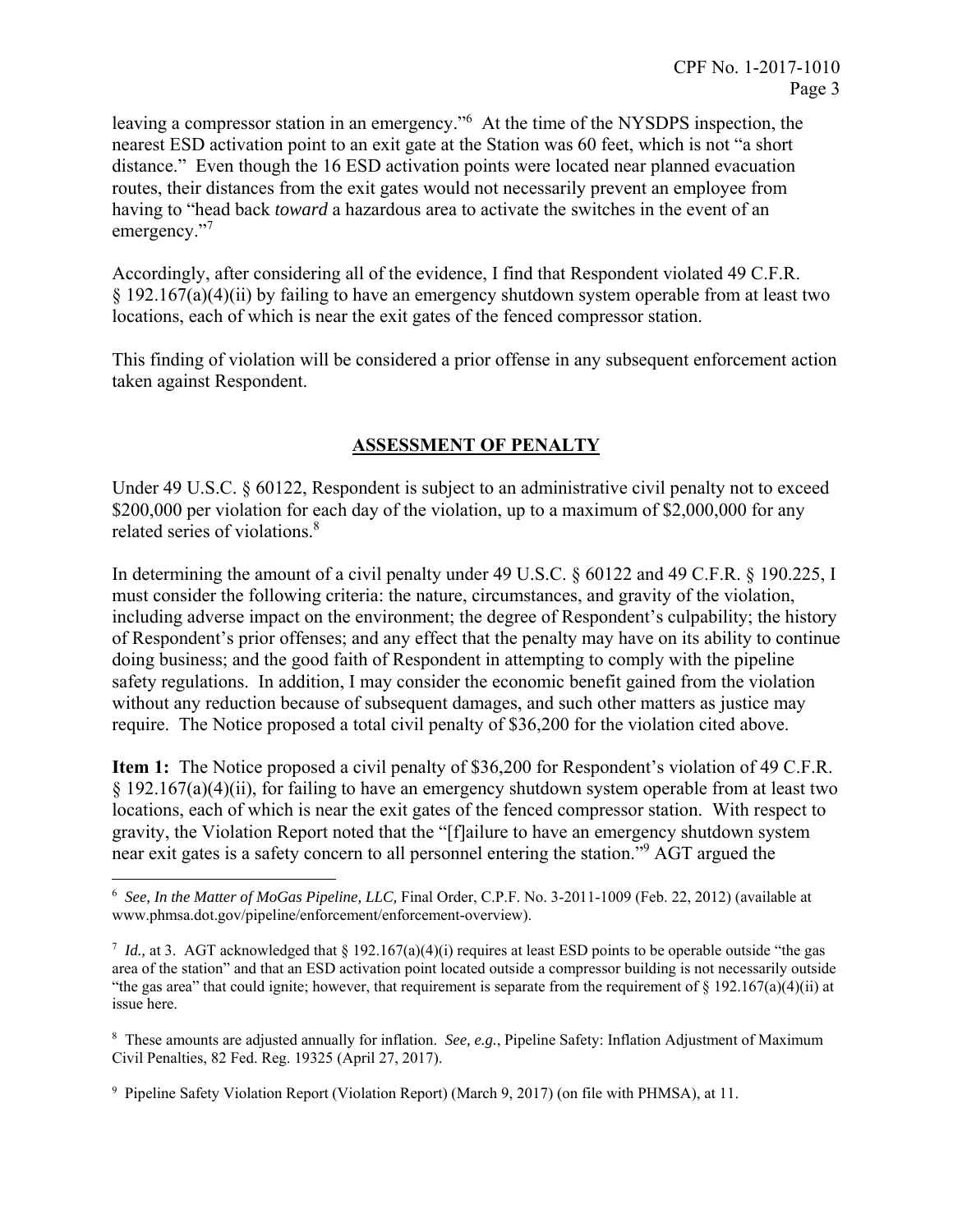proposed penalty was not warranted because the safety of the Southeast Compressor Station was not compromised.<sup>10</sup> AGT pointed out that there were 16 ESD activation points within the Station located near planned emergency evacuation routes.<sup>11</sup> However, I find Respondent failed to comply with a requirement that was clearly applicable and this failure impacted safety. As stated above, the nearest ESD activation point to an exit gate at the Station was 60 feet, which did not ensure that onsite personnel could activate the ESD System from a safe distance before leaving the compressor station in an emergency. The proposed penalty already takes into consideration this information, and therefore, no further reduction to the penalty is warranted under this factor.

The nature and circumstances of the violation were such that important equipment was missing for a significant amount of time.<sup>12</sup> With respect to the degree of Respondent's culpability, the Violation Report noted that the Southeast Compressor Station was originally constructed in 1986 and did not have ESD activation points near exit gates before the 2015 modifications. Even then, AGT did not install ESD activation points near the exit gates as part of the 2015 AIM project. Therefore, I find the nature and circumstances of the violation support the proposed penalty amount. I also find Respondent is culpable for the violation because it failed to install ESD activation points at the time of construction and during modifications to the station.

 the original construction and AGT continued to operate the station without installing ESD With respect to the good faith of Respondent in attempting to comply with the pipeline safety regulations, the Violation Report stated that AGT did not install the ESD activation points during activation points at the exit gates.13 AGT noted that it has installed one new ESD activation point and two new man gates. The new ESD activation point is approximately 11 feet from one of the new man gates, and there is an ESD activation point approximately 19 feet from the other new man gate.

Even though Respondent has now taken steps to comply with the requirement, it did so only after learning of the probable violation. Respondent did not make a clear effort to comply with the cited regulation when the violation occurred. Steps taken after PHMSA, or a State agent, discovers a violation does not generally warrant a penalty reduction for good faith. Therefore, I find AGT did not have a reasonable justification for its non-compliance and a penalty reduction is not warranted.

Accordingly, having reviewed the record and considered the assessment criteria, I assess Respondent a civil penalty of **\$36,200** for violation of 49 C.F.R. § 192.167(a)(4)(ii).

Payment of the civil penalty must be made within 20 days of service. Federal regulations (49 C.F.R. § 89.21(b)(3)) require such payment to be made by wire transfer through the Federal Reserve Communications System (Fedwire), to the account of the U.S. Treasury. Detailed

1

<sup>13</sup> *Id.,* at 13.

 <sup>10</sup> Response, at 2.

 $11$  *Id.* 

<sup>&</sup>lt;sup>12</sup> Violation Report, at 9-10.